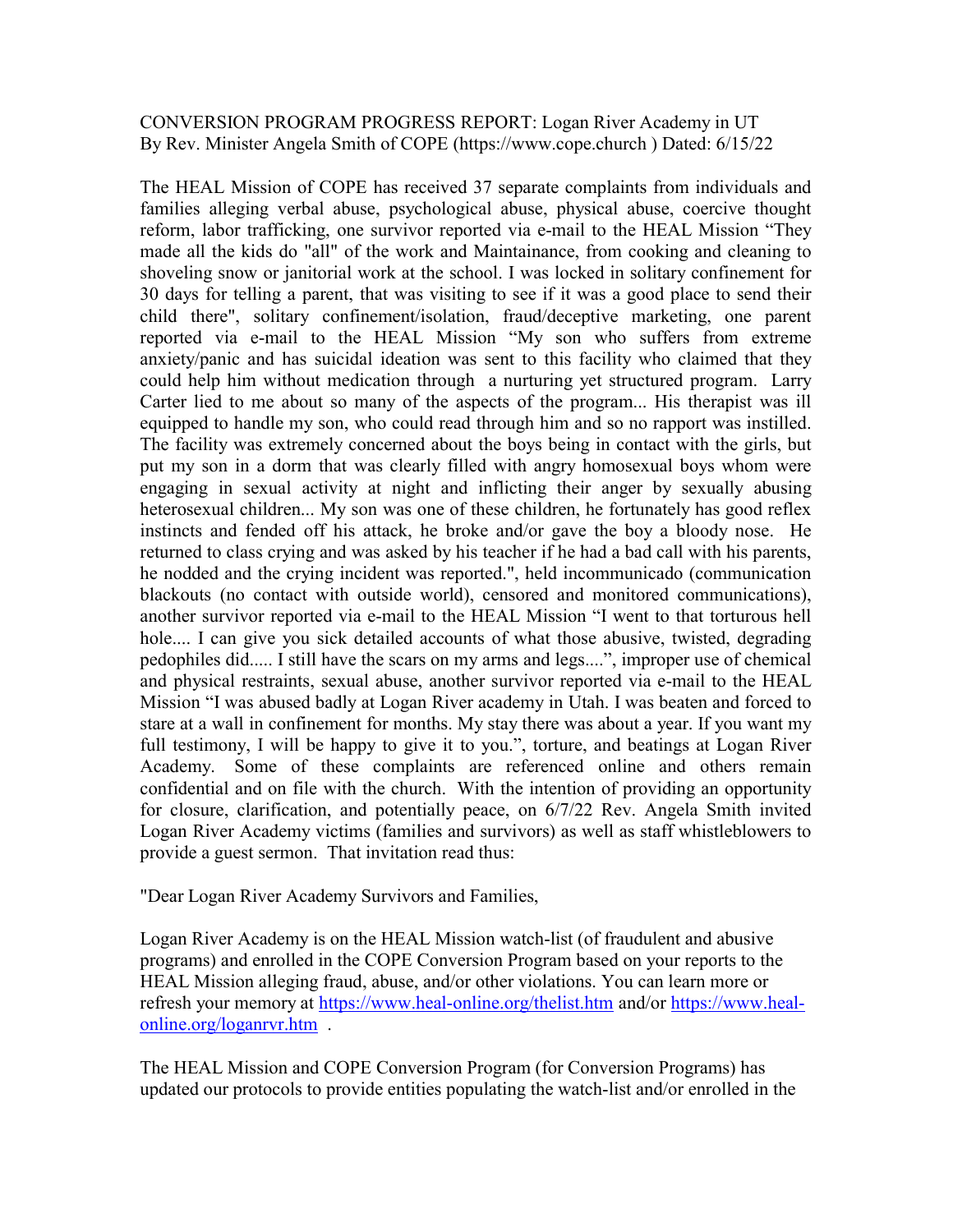COPE Conversion Program three ways off the watch-list or out of the program. Death and/or closure remains one way after which they will be buried at http://www.beyondbusiness.net/youarenext.htm with the others who didn't make it off the list or reform in time. Programs enrolled in the COPE Conversion Program/placed on the watch-list are also eligible for graduation if they meet the minimum Honesty In Marketing Standards described and/or provided via hypertext link at https://www.cope.church/standards.htm . The third option is merciful release. Merciful releases are determined by date of last directly reported to the HEAL Mission complaint (date of incident(s) of abuse), whether those incidents occurred prior to when by custom or law the requirement to retain such records has expired, and whether Sponsors (you) are actively participating or maintaining interest in holding your program accountable.

The most recent complaint the mission received on Logan River Academy occurred in 2018 (if you were abused later than that then you did not include the dates of your enrollment when you contacted the HEAL Mission). The custom is to retain such records for 7 years in Utah. So, the requirements for merciful release have not been met. This is an invitation for you to provide a guest sermon by Wednesday, June 15th, 2022 at 8pm Pacific unless you prefer a progress report be posted at that time in lieu of any guest sermon. For guest sermons and progress reports see https://www.heal-online.org. Here's how to participate:

1. In the body of an e-mail message write out your complete sermon and include answers to the following questions:

Did you report fraud or other unlawful actions to the proper authorities? If not, why? If so, what happened with the reports? (So, 2 part question)

Why do you believe Logan River Academy should remain enrolled in the COPE Conversion Program?

2. Send that guest sermon to me at  $rev(a)$ cope.church with your first and last name (full) and notify me if you wish for your contact information to be included or for all feedback to be handled by the mission and/or church. Your full first and last name will be shared along with your sermon as written and provided by you. It will be posted as a Guest Sermon at https://www.heal-online.org , https://www.heal-online.org/loganrvr.htm , and https://www.cope.church/sermons.htm .

If no one provides a guest sermon and there are no new complaints received by the HEAL Mission of COPE by December 31st, 2025, Logan River Academy will be mercifully released.

Thank you in advance for participating. And, please learn more about how to value your contributions at https://www.cope.church/givetoday.pdf.

In Solidarity,